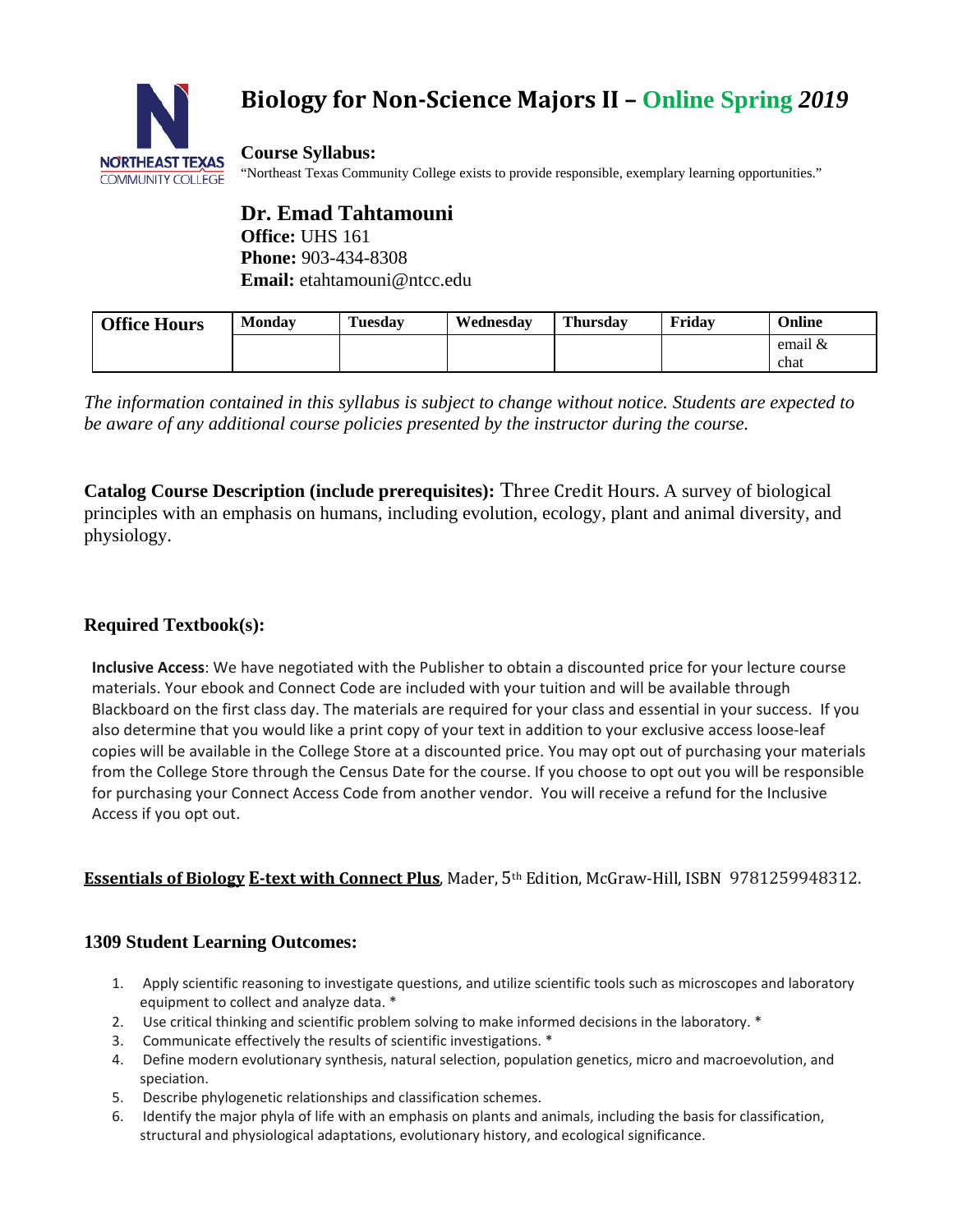- 7. Describe basic animal physiology and homeostasis as maintained by organ systems.
- 8. Compare different sexual and asexual life cycles noting their adaptive advantages.
- 9. Illustrate the relationship between major geologic change, extinctions, and evolutionary trends.
- 10. Be able to discuss the role of conservation biology and the human impact on the biosphere.

#### **Lectures & Discussions:**

Unit 1: Ch. 17-19: Assignments and quizzes: due on 2/8/2019 Unit 2: Ch. 20 & 21: Assignments and quizzes: due on 2/22/2019 Unit 3: Ch. 22 & 24: Assignments and quizzes: due on 3/15/2019 Unit 4: Ch. 27, 28 & 29: Assignments and quizzes: due on 4/05/2019 Unit 5: Ch. 30, 31 & 32: Assignments and quizzes: due on 5/3/2019

**Connect** Assignments (Homeworks and Quizzes are due as scheduled above. NO EXCEPTIONS

Exam 1: due on 2/10/2019 Exam 2: due on 2/24/2019 Exam 3: due on 3/17/2019 Exam 4: due on 4/7/209 Exam 5: due on 5/5/2019

## **Final exam (5/13 – 5/15) 2019**

## **Evaluation/Grading Policy:**

Connect assignments (Homeworks and Quizze)= 35% Unit Exams = 40% Final Exam = 25%

#### Grading Scale

| A = | $100 - 90%$ |
|-----|-------------|
| B = | $89 - 80%$  |
| C = | $79 - 70%$  |
| D = | $69 - 60%$  |
| F = | <59%        |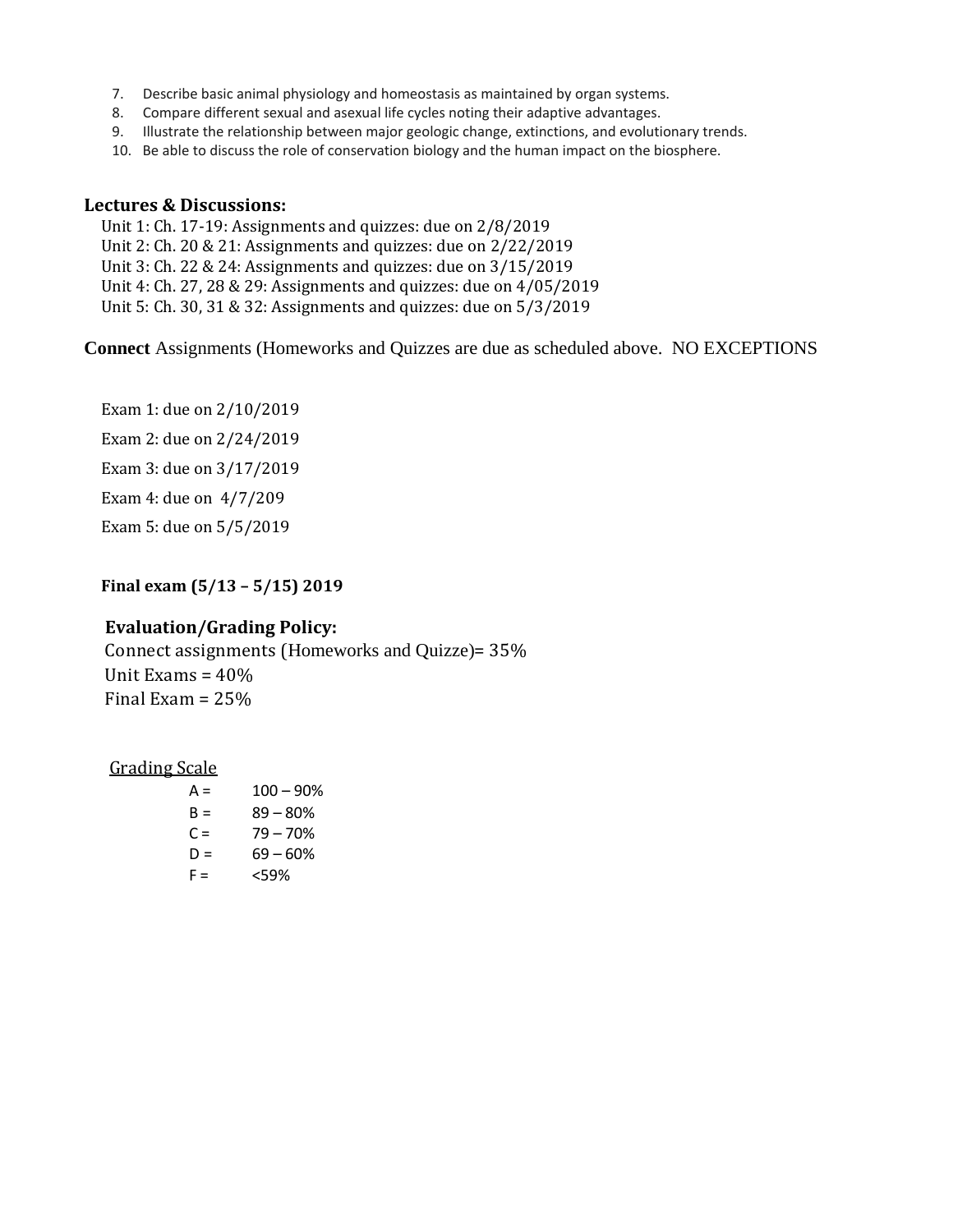#### **Course Requirements:**

This is an online course in introductory biology. Both lecture and laboratory study materials and assignments will be delivered through the Blackboard Learning Management System at NTCC. You are required to also purchase an eScience lab kit to complete the lab component of the course. Students should ensure that they have the appropriate hardware, software, and technical skills for completing all assignments, labs and tests.

- Homework, quizzes and Learn Smart are assigned using McGraw-Hill Connect. Each assignment or quiz will be due at a specific time in the semester related to the lecture schedule.
- There are 5 unit tests. Each unit test will be taken through Respondus Monitor. <https://download.respondus.com/lockdown/download.php?id=231117566> You are required to use LockDown Browser with a webcam, which will record you duringan online, non-proctored exam. (The webcam feature is sometimes referred to as "Respondus Monitor." Your computer must have a functioning webcam and microphone. There is a **\$10.00 fee** to use Respondus Monitor payable to Respondus when you first download the program). Read the information in the "Start Here" folder to familiarize yourself with the process for downloading the browser and using the webcam.
- The final exam is a proctored exam which you must take in person at a college testing center or public library with a proctoring service. Failure to take the final exam will result in a grade of "F" for the course. If you reside in the NTCC service area, you must take the final on campus at the NTCC testing center on the main campus. The testing center is located on the main campus of NTCC in the Student Services Building. The exam will be available the testing center: Monday—Wednesday 8:00 a.m. to 4:00 p.m. If you do not reside in the NTCC service area, you will be asked to contact the instructor the first two weeks of the semester and identify a college testing center (preferred) or public library with an exam proctoring service where you can be proctored while taking this exam. Please be aware that other college testing centers or libraries may charge a fee for you to use their facilities. You will need to provide the physical address, email address and phone number for the proposed proctoring location. The instructor will contact the center to verify the appropriateness of the location for approval. BioSig will provide your instructor with an independent report identifying the IP address of the computer and the internet provider of your proctored test. Proctored exams must be taken using the testing center's network. Mobile hot spots are not acceptable when taking the final exam.

## **NTCC Academic Honesty Statement:**

"Students are expected to complete course work in an honest manner, using their intellects and resources designated as allowable by the course instructor. Students are responsible for addressing questions about allowable resources with the course instructor. NTCC upholds the highest standards of academic integrity. This course will follow the NTCC Academic Honesty policy stated in the Student Handbook."

#### **Academic Ethics:**

The college expects all students to engage in academic pursuits in a manner that is beyond reproach. Students are expected to maintain complete honesty and integrity in their academic pursuit. Academic dishonesty such as cheating, plagiarism, and collusion is unacceptable and may result in disciplinary action. Refer to the student handbook for more information on this subject.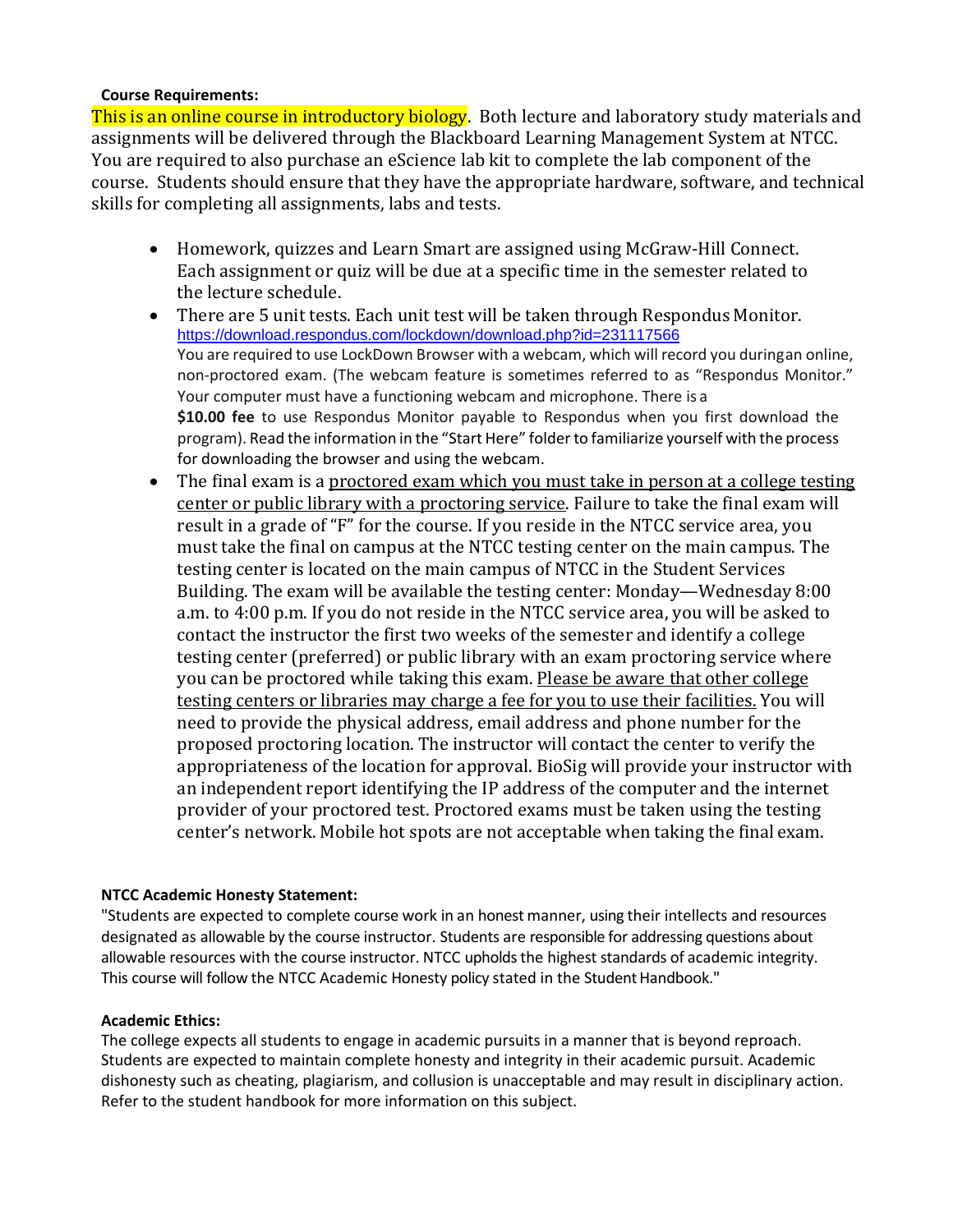#### **ADA Statement:**

It is the policy of NTCC to provide reasonable accommodations for qualified individuals who are students with disabilities. This College will adhere to all applicable federal, state, and local laws, regulations, and guidelines with respect to providing reasonable accommodations as required to afford equal educational opportunity. It is the student's responsibility to arrange an appointment with a college advisor to obtain a Request for Accommodations form. For more information, please refer to the NTCC Catalog or Student Handbook.

#### **Family Educational Rights and Privacy Act** (**FERPA**):

The Family Educational Rights and Privacy Act (FERPA) is a federal law that protects the privacy of student education records. The law applies to all schools that receive funds under an applicable program of the U.S. Department of Education. FERPA gives parents certain rights with respect to their children's educational records. These rights transfer to the student when he or she attends a school beyond the high school level. Students to whom the rights have transferred are considered "eligible students." In essence, a parent has no legal right to obtain information concerning the child's college records without the written consent of the student. In compliance with FERPA, information classified as "directory information" may be released to the general public without the written consent

of the student unless the student makes a request in writing. Directory information is defined as: the student's name, permanent address and/or local address, telephone listing, dates of attendance, most recent previous education institution attended, other information including major, field of study, degrees, awards received, and participation in officially recognized activities/sports.

## **Core Curriculum Purpose and Objectives:**

Through the core curriculum, students will gain a foundation of knowledge of human cultures and the physical and natural world; develop principles of personal and social responsibility for living in a diverse world; and advance intellectual and practical skills that are essential for all learning.

Courses in the foundation area of **life and physical sciences** focus on describing, explaining, and predicting natural phenomena using the scientific method. Courses involve the understanding of interactions among natural phenomena and the implications of scientific principles on the physical world and on human experiences.

## **College Student Learning Outcomes:**

Critical Thinking Skills  $CT.1$ Students will demonstrate the ability to 1) analyze complex issues, 2) synthesize information, and 3) evaluate the logic, validity, and relevance of data.

Communication Skills  $CS.1$ Students will effectively develop, interpret and express ideas through written communication.

Empirical and Quantitative Skills EQS.1